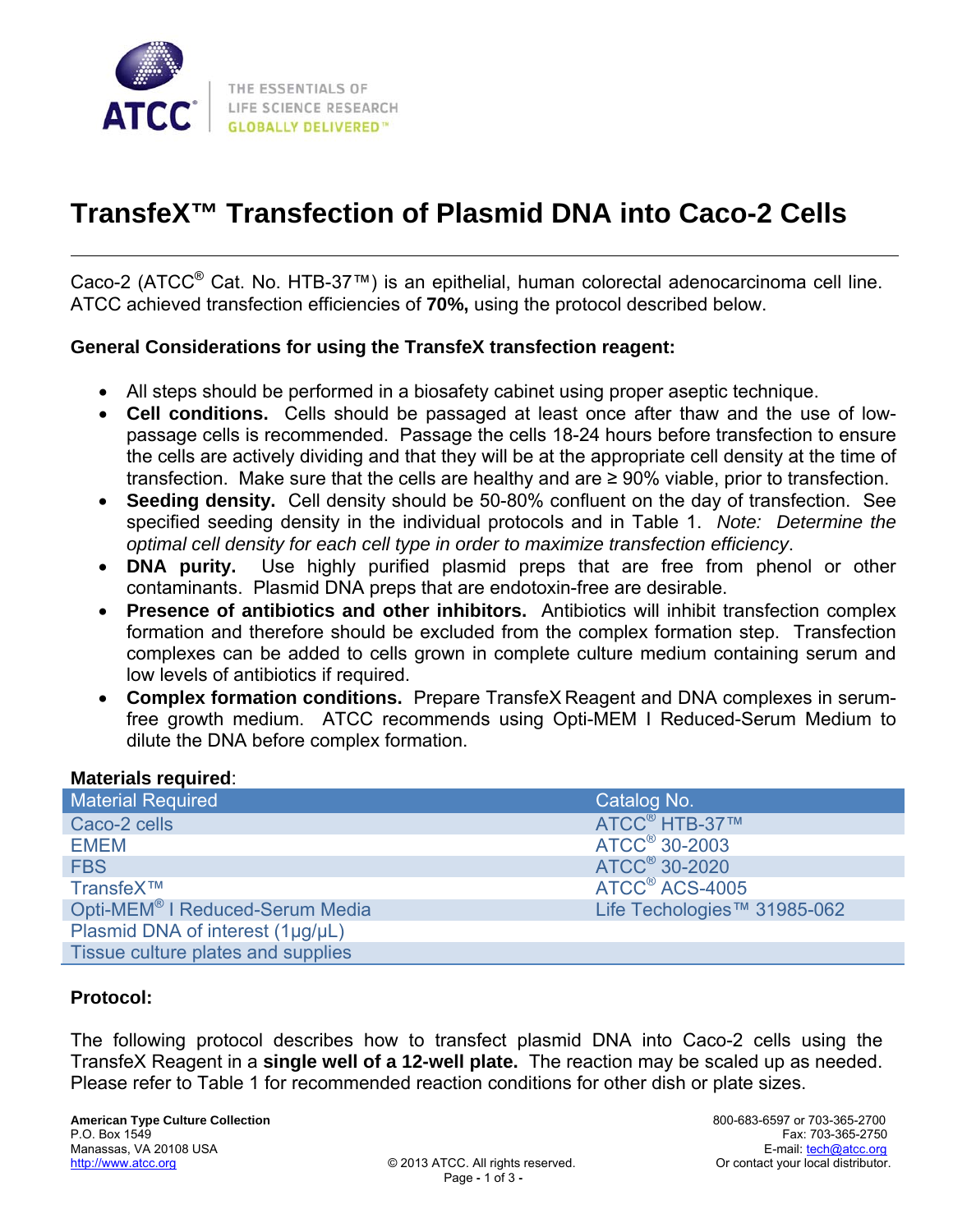

# **A. Preparation of the cells for transfection**

The day before transfection:

- 1. Count and measure cells for density and viability.
- 2. Plate **5.0 x 104 8.0 x 104** cells per well in 1 mL of complete growth medium (**EMEM + 20% FBS**). Cell density should be **50 - 80%** confluent on the day of transfection.
- 3. Incubate cells overnight at **37°C** with **5% CO2**.

# The day of transfection:

- 1. Remove old media.
- 2. Replace old media with fresh complete growth media to a total volume of 1.0 mL.

# **B. Preparation of the DNA:TransfeX transfection complexes**

- 1. Warm TransfeX, plasmid DNA, and Opti-MEM I Reduced-Serum Medium to room temperature and vortex gently to mix.
- 2. Pipette 100 µL Opti-MEM I Reduced-Serum Medium into a sterile microcentrifuge tube.
- 3. Add 1.0  $\mu$ L (1.0  $\mu$ g/ $\mu$ L) plasmid DNA.
- 4. Mix thoroughly with gently pipetting.
- *5.* Add 2.0 µL TransfeX Reagent to the diluted DNA mixture. *Note: Do not let the pipette tip or the reagent come into contact with the sides of the plastic tube.*
- 6. Mix TransfeX:DNA complexes thoroughly using either a vortex or by pipetting briefly.
- 7. Collect contents at bottom of the tube using a mini-centrifuge.
- 8. Incubate TransfeX:DNA complexes at room temperature for 15 minutes.

### **C. Addition of DNA:TransfeX transfection complexes to the cells**

- 1. Distribute the complexes to the cells by adding the complexes drop-wise to different areas of the wells.
- 2. Gently rock the culture vessel back and forth and from side to side to evenly distribute the TransfeX:DNA complexes.

# **D. Post-Transfection Handling**

- 1. Incubate for **24-72** hours. Replace growth media 24 hours post transfection.
- 2. Wait for 18-24 hours post-transfection before assaying for transgene expression

\_\_\_\_\_\_\_\_\_\_\_\_\_\_\_\_ \_\_\_